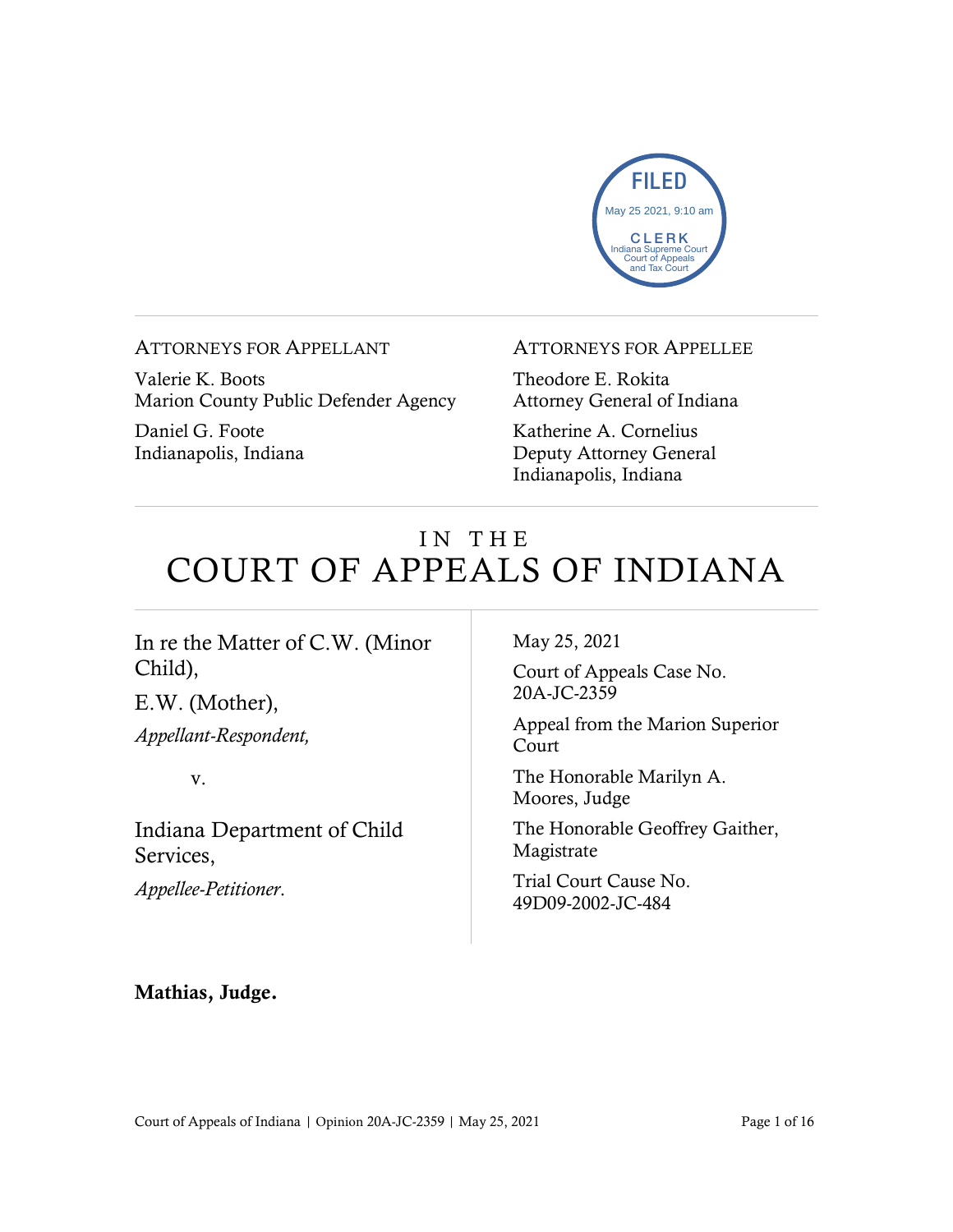- [1] E.W. ("Mother") appeals the Marion Superior Court's order finding her child, C.W., in need of services ("CHINS"). Mother raises three issues which we consolidate and restate as the following: whether the trial court erred when it adjudicated C.W. to be a CHINS.
- [2] We reverse and remand.

#### Facts and Procedural History

- [3] C.W. was born to Mother and J.W. ("Father")<sup>1</sup> on November 26, 2019. Mother was twenty years old at the time and had been dating and living with thirtyeight-year-old Father for about four and one-half years. Though Father has three children from previous relationships, C.W. is Mother's first child.
- [4] When C.W. was about ten weeks old, Mother became concerned with how small he was. On expressing this concern to her primary care physician, Mother was referred to a gastrointestinal clinic. On February 6, 2020, Mother took C.W. to the clinic where "the GI doctor noted suspected inadequate caloric intake" and told Mother that C.W. needed to be admitted to Riley Hospital for Children immediately. Appellant's App. pp. 26, 28. So, Mother took C.W. to Riley where he was "diagnosed with severe malnutrition and failure to thrive." *Id.* at 26. Mother was unable to provide hospital personnel with "a clear feeding

<sup>&</sup>lt;sup>1</sup> Father does not participate in this appeal.

Court of Appeals of Indiana | Opinion 20A-JC-2359 | May 25, 2021 Page 2 of 16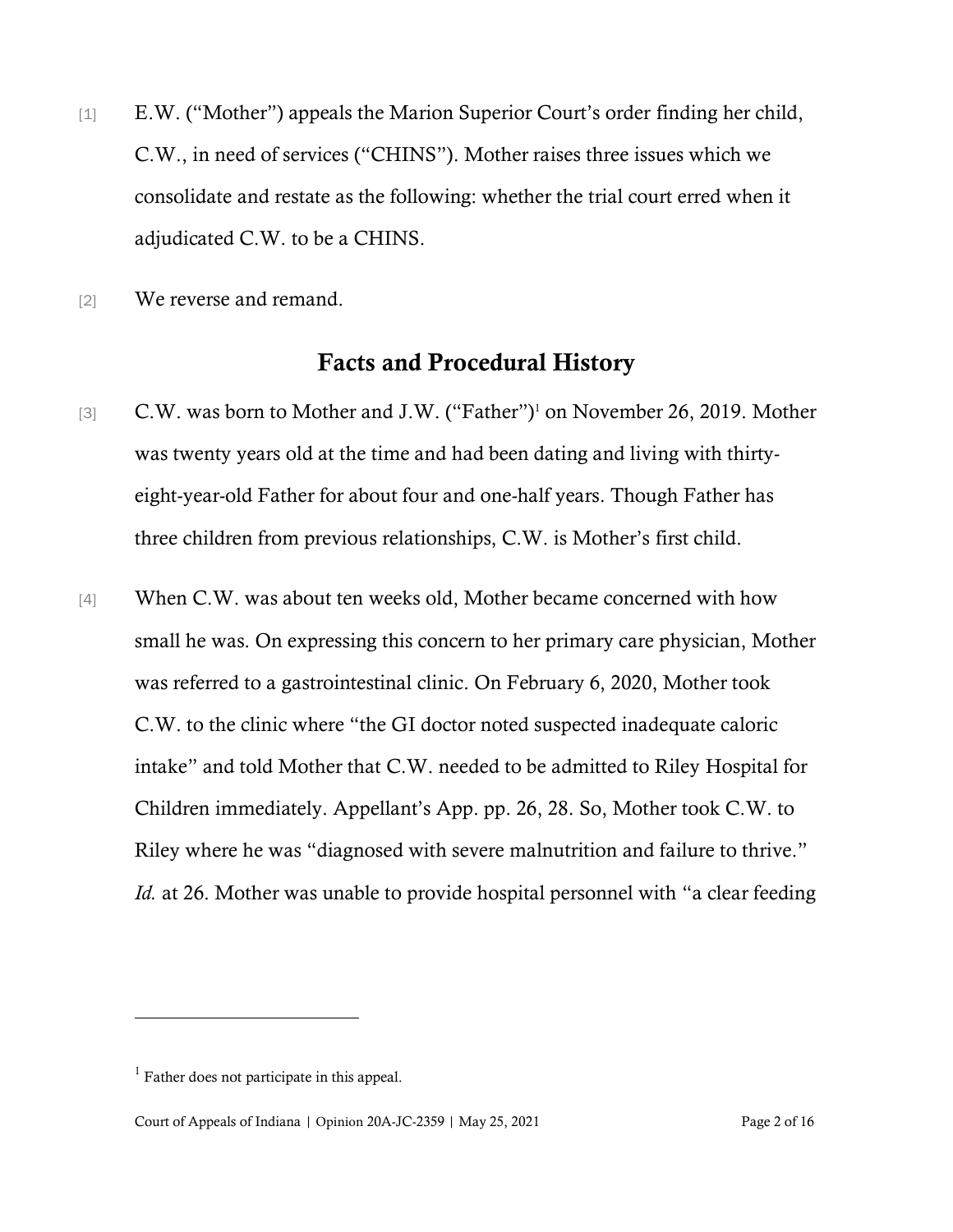history" for C.W. and reported that she does "not wake him up to feed" during the night. *Id*.

- [5] Soon after C.W. was admitted at Riley, DCS "received a report alleging an incident of neglect," and an assessment worker investigated the claim. *Id.* at 25. Over the next three days, while C.W. remained in the hospital, the assessment worker learned that the child was severely malnourished. Mother did not realize she was supposed to wake C.W. for feedings—based on information she had received previously from a different hospital—and "thought everything was fine because he was sleeping" through the night. *Id.* at 27*.* She had since learned, however, that "the reasoning behind [C.W.]'s poor weight gain [was] due to him not eating at night." *Id.* A hospital social worker reported that there were no other "medical concerns for [C.W.]" *Id.* at 28.
- [6] During the investigation, the assessment worker also learned the following information: Mother had untreated mental health diagnoses; she was suffering from postpartum depression and having "daily thoughts of physically harming" C.W.; she had previously used methamphetamine, including during pregnancy; Father previously used methamphetamine; and Mother and Father have a history of domestic violence. *Id.* at 26–29. As a result of these troubling circumstances, DCS removed C.W. from parents' care on an emergency basis and placed the child in foster care after he was released from the hospital.
- [7] The next day, February 11, DCS filed a petition alleging C.W. to be a CHINS based on: (1) C.W.'s malnutrition due to not being fed properly; (2) Mother's

Court of Appeals of Indiana | Opinion 20A-JC-2359 | May 25, 2021 Page 3 of 16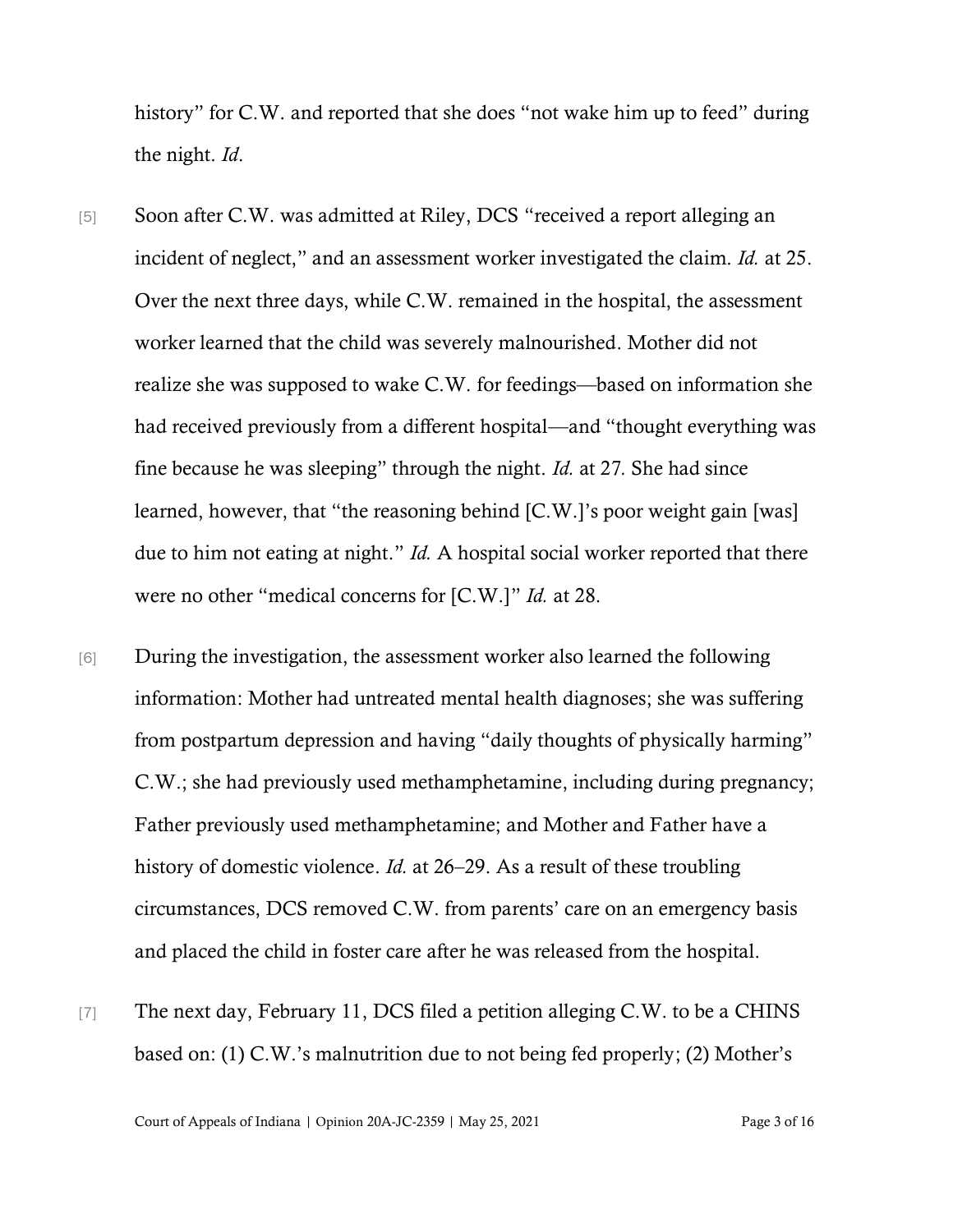untreated mental health issues; (3) parents' prior methamphetamine use; and (4) parents' history of domestic violence. *Id.* at 22–24. The court held an initial hearing that day, during which it granted temporary wardship of C.W. to DCS and set a hearing for February 28.

- [8] In the intervening weeks, Mother—on her own—began receiving mental health treatment and taking prescribed medication. In fact, the day Mother took C.W. to the hospital she had an appointment scheduled with a mental health professional because she "didn't know why" she was having negative thoughts about her son. Tr. p. 21. Though Mother missed that appointment to be with C.W., she learned—from talking "to one of the doctors at Riley"—about postpartum depression for the first time. *Id.* Within the next week, Mother met with a psychiatrist who prescribed medication and referred her to a therapist. Mother began taking the medication, followed up with the therapist, and started seeing both her psychiatrist and therapist on a regular basis.
- [9] At the February 28 hearing, the court learned that C.W. was doing well in foster placement and had gained an additional pound. Mother's counsel requested that C.W. be placed with parents, noting the "feeding schedule has been changed and the child is doing better." Appellant's App. p. 75. DCS objected, in part, because it first wanted "parents to participate in services." *Id.* The court ultimately continued C.W.'s placement in foster care, authorized increased parenting time, and set a fact-finding hearing for March 27. But, due largely to issues related to the Covid-19 pandemic, the fact-finding hearing did not take place until the fall.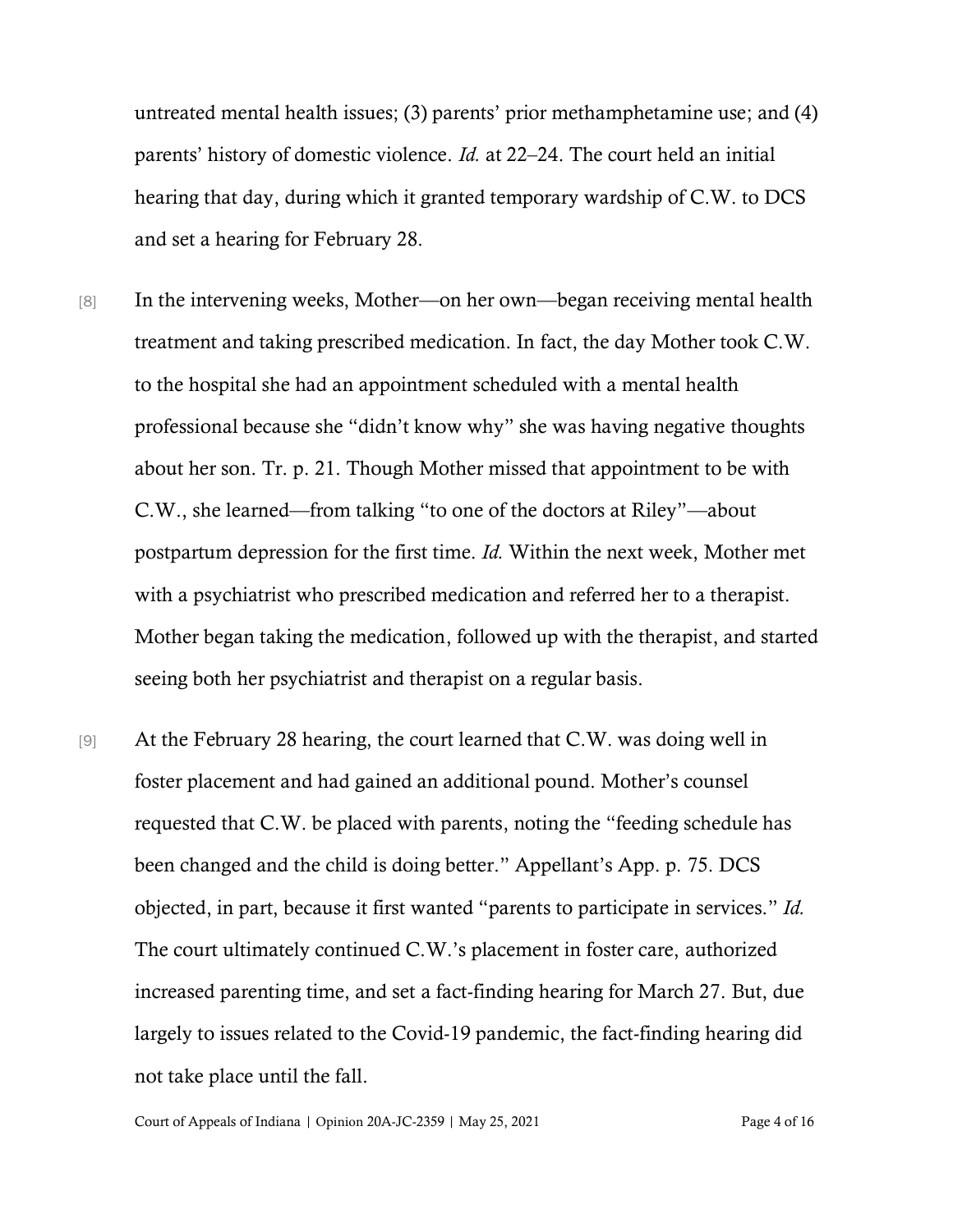- [10] During the intervening months, Mother maintained regular meetings with her psychiatrist and therapist and continued taking medication. She also worked with two facilitators who supervised visitations and provided parenting education. With the first facilitator, Susan Long, Mother attended "productive" bi-weekly parenting-education sessions. Tr. p. 26. They focused on "what the current problem was," and Mother "learned about appropriate feeding for" C.W. *Id.* at 17, 26. But she only worked with Susan for "maybe a month or two" because Susan was set for a multi-week vacation and Mother "still wanted to be able to see [C.W.] within those two to three weeks." *Id.* at 26–27. So, in May, Mother was assigned a second facilitator, Aleksandra Mrdak.
- [11] Unlike her sessions with Susan, Mother's time with Aleksandra was not beneficial. Mother felt that Aleksandra was disrespectful and that "[s]he would nit-pick . . . like it was either her way or the highway." *Id.* at 28, 113–14.<sup>2</sup> So, although Mother met with Aleksandra "eight times" for parenting-education sessions, it was not for the "full two hours" each time, and the two "didn't complete what [they] were supposed to complete" during their time together. *Id.* at 96–97. Aleksandra also supervised "ten to twelve" visits between Mother and C.W. *Id.* at 86. All but one of those visits, however, was with both parents. And Aleksandra observed "a lot of bickering" between Mother and Father. *Id*.

<sup>2</sup> Father expressed a similar sentiment. *See* Tr. pp. 39–42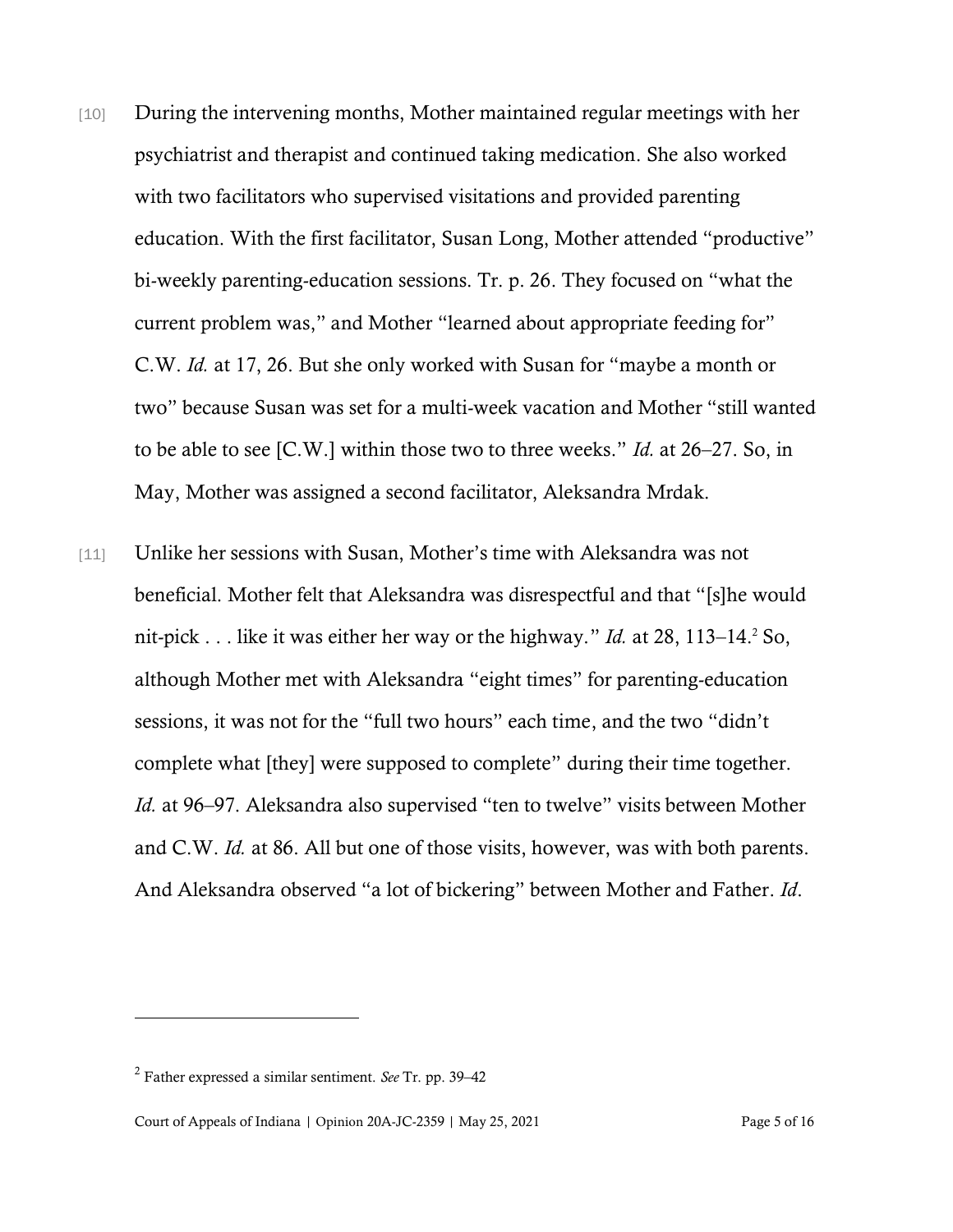Ultimately, Aleksandra stopped working with the family on parenting education in July, and she stopped visitation in August.<sup>3</sup>

[12] On August 31 and September 3, the court held a fact-finding hearing on the CHINS petition. At that time, Mother was no longer living with Father and had recently rented a three-bedroom home where she had a bed, clothes, and food for C.W. She was still taking her medication and maintaining consistent sessions with her psychiatrist and therapist—all of which had been "helpful." *Id.* at 23–24, 106–07. Mother explained that she "got the [postpartum] help" she needed and that she "know[s] how to do that differently." *Id.* at 18. Additionally, Mother had learned how to appropriately feed C.W., she had not used any illicit substances "since the case started,"<sup>4</sup> and there had not been "any instance of domestic violence" between her and Father. *Id.* at 25–26, 29, 108– 11. Mother also noted that she was employed and had transportation to get C.W. to his pediatric appointments. Accordingly, Mother reasoned that C.W. was no longer in need of services and could safely be returned to her care.

 $3$  It is not clear why Mother's last visit with C.W. was "shortly after July fourth." Tr. p. 14. Mother said she "tried to reach out to [Aleksandra]" to understand why the visitations had stopped but received "no response." *Id.* at 114; *see also id.* at 14. Mother also asked DCS family case manager Kim Reid why the visitations had stopped, but "all she really stated was [the facilitator] quit." *Id.* at 114. FCM Reid indicated that she "put another [facilitator] in place" after Aleksandra cancelled the referral, but the record is silent as to when that occurred. *Id.* at 64. The gap may have been due to the foster home going under a two-week quarantine based on COVID-19 concerns, *see id.* at 71, but the record is also silent on when that took place.

<sup>&</sup>lt;sup>4</sup> Mother also testified that she had been participating in drug screens but stated that they had ended "about a month" before the fact-finding hearing. Tr. pp. 15–16. There is no evidence on either the results of those screens or why they ended. We note, however, that DCS did not recommend Mother continue with drug screening at the fact-finding hearing. *See id.* at 57.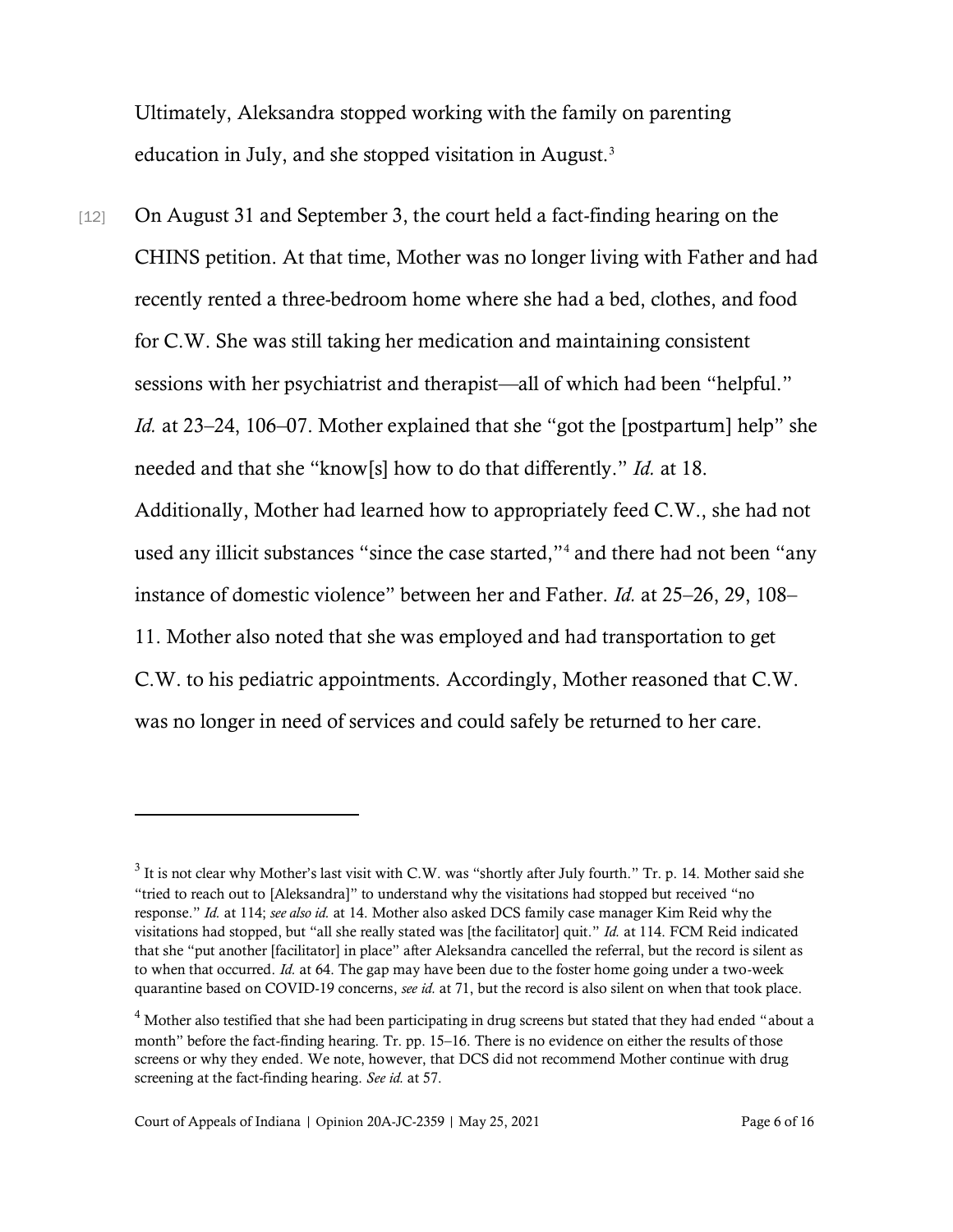- [13] Aleksandra, DCS family case manager ("FCM") Kim Reid, and C.W.'s court appointed special advocate ("CASA") Michelle Ferree did not agree with Mother. Aleksandra was troubled by her observation that Mother "forgets a lot" and demonstrates "a lack of reflection." *Id.* at 100. She felt that Mother "still needs to work on parenting skills, she wants to learn and she is eager to learn but I think she needs to learn more." *Id.* Aleksandra also expressed concern with Mother's mental health issues. *Id.* at 100–01.
- [14] FCM Reid acknowledged that Mother had previously indicated "she was feeling much better" due to receiving mental health treatment and taking medication, but the FCM wanted "to see some documentation" to verify Mother's claims. *Id.* at 61–62, 70. FCM Reid said that she had asked Mother to "sign a release" for documentation back in February but acknowledged she had not followed up since then. *Id.* at 61, 72. And though FCM Reid knew Mother had moved, she had not yet seen the home and needed to do so to ensure it was "appropriate for [C.W.]" *Id.* at 60. As to Mother's lack of success in parentingeducation sessions with Aleksandra, FCM Reid noted that Mother was frustrated because she felt those sessions "didn't directly relate to why the case was opened." *Id*. FCM Reid explained to Mother that they "were going off the recommendations of the [parenting] assessment which reflected the needs or what services would be beneficial." *Id.* at 61. And she wanted Mother to continue the parenting classes.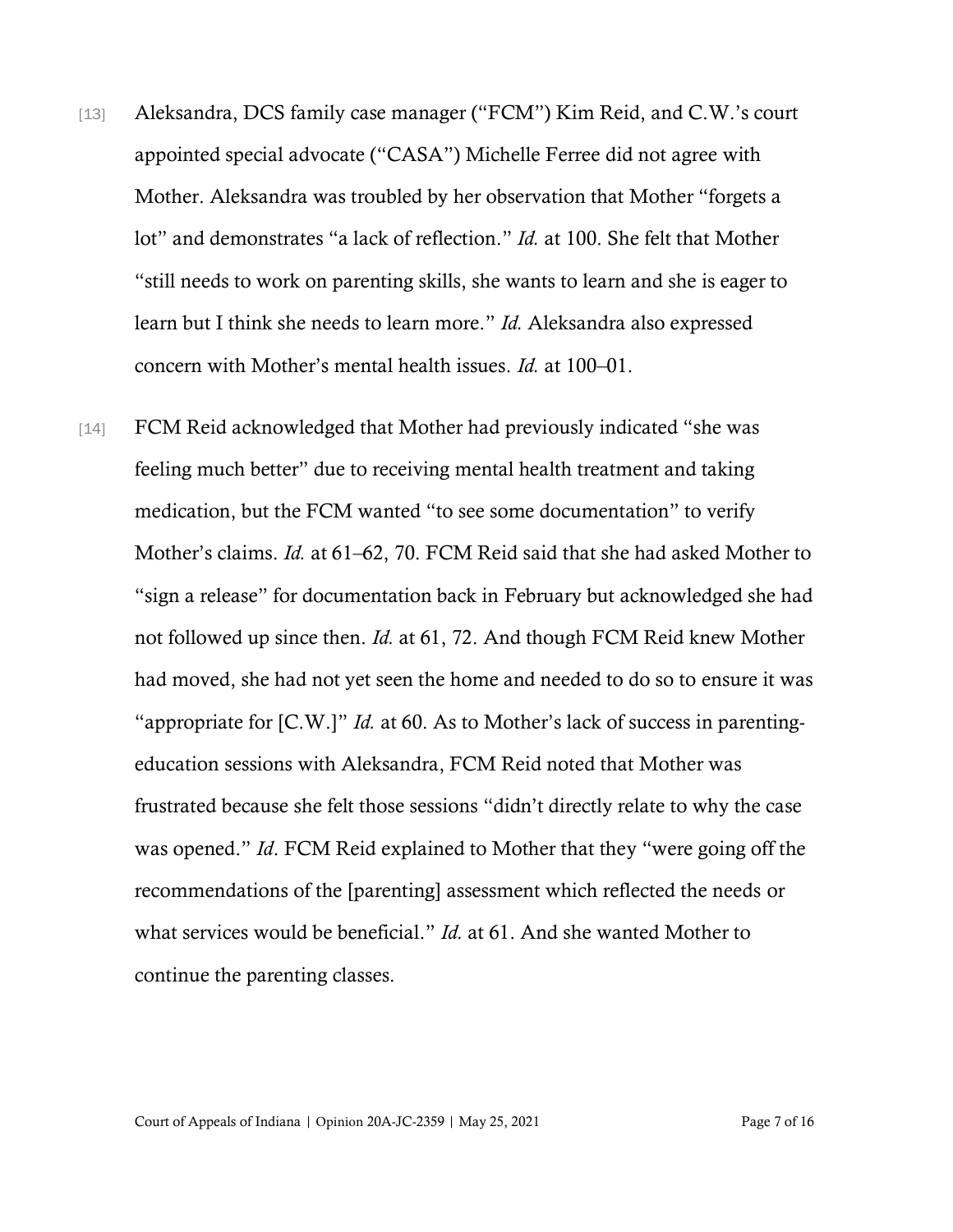- [15] The CASA recommended C.W. remain in foster care until "documentation is provided for the mental welfare of [Mother]." *Id.* at 82.<sup>5</sup> When asked why she had never requested this documentation from Mother, the CASA responded, "I thought that was the responsibility of the case worker." *Id.* at 83. The CASA also acknowledged that she had never spoken with Mother about her mental health and that Mother had previously indicated, at a team meeting, that she was in treatment and taking medication.
- [16] Notably, on the second day of the fact finding hearing, Mother brought documentation of her mental health treatment to alleviate the aforementioned concerns. *Id.* at 119–20. When Mother was questioned about why she had not previously provided documentation, she responded, "I was never asked so I thought maybe they didn't need it." *Id.* at 126. She also said that DCS had never asked her to sign "a release of information." *Id.* at 107, 118–19.
- [17] At the conclusion of the hearing, the trial court took the CHINS matter under advisement and then considered Mother's request that C.W. be placed with her on temporary trial visitation ("TTV"). After hearing argument on the request, the court authorized TTV with Mother contingent on her establishing both compliance with mental health treatment and a safe home for C.W. Three weeks later, Mother apparently satisfied both requirements as C.W. was placed

 $5$  The CASA also wanted to see clean drug screens for Father. Tr. p. 83.

Court of Appeals of Indiana | Opinion 20A-JC-2359 | May 25, 2021 Page 8 of 16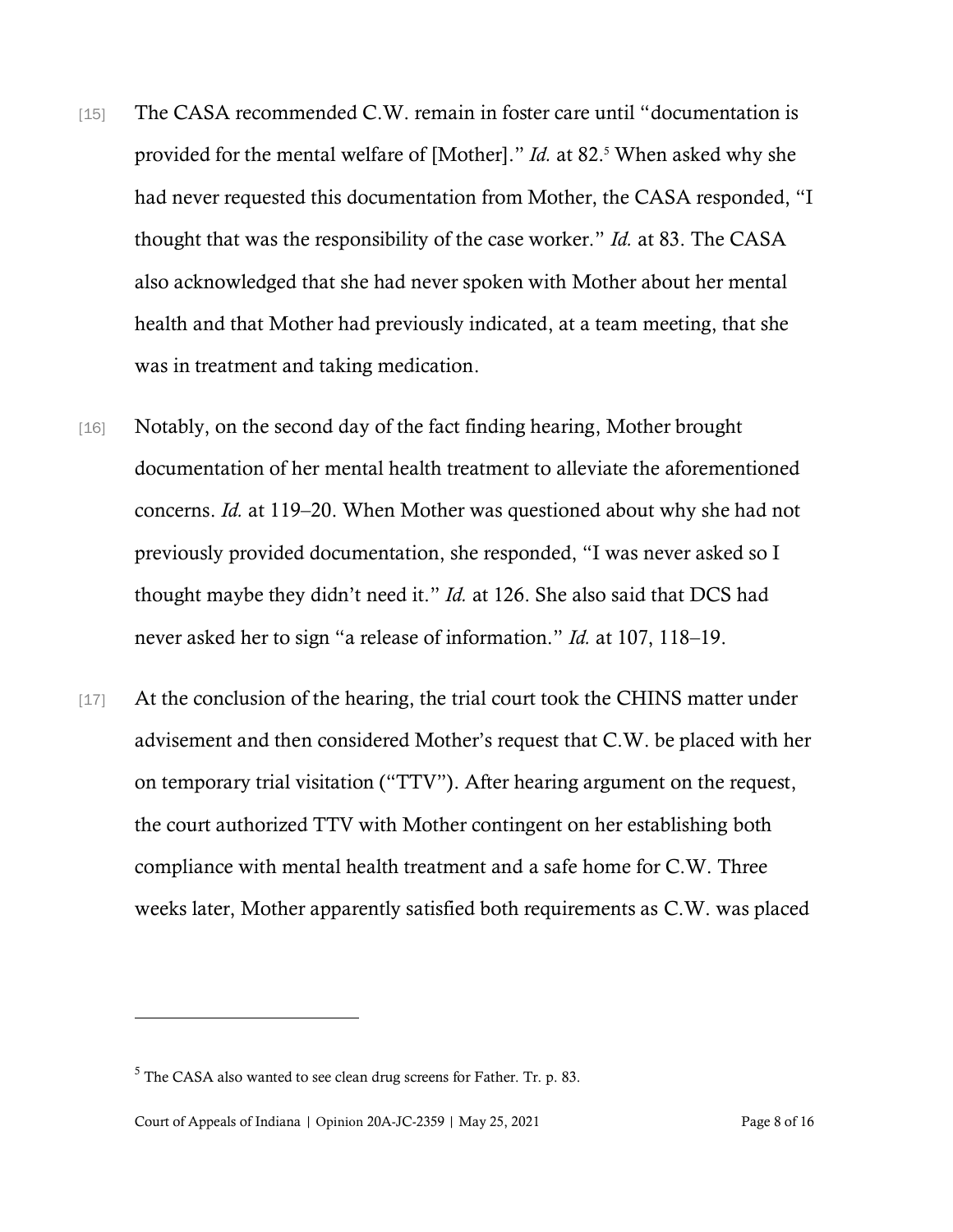in Mother's care. And DCS subsequently informed the court of the child's placement change. Appellant's App. p. 95.

- [18] On December 9, after C.W. had been in Mother's care for about two-and-onehalf months, the trial court issued a ruling adjudicating C.W. a CHINS and ordering DCS to prepare a predispositional report. *See id.* at 96–98. In the subsequently filed predispositional report, DCS noted that C.W. "is at home with" Mother where he "is a happy 1-year old boy" who has "gained significant" weight and appears to have maintained the weight." *Id.* at 110. The report also revealed that Mother was employed and receiving "community based therapy and medication management." *Id.* at 109, 113. On December 18, the court held a dispositional hearing and entered a dispositional order.
- [19] **Mother now appeals.**

#### Standard of Review

[20] When reviewing a CHINS determination, we neither reweigh the evidence nor judge the credibility of witnesses. *In re D.J.*[, 68 N.E.3d 574, 577](https://www.westlaw.com/Document/Ie599e370edb511e69a9296e6a6f4a986/View/FullText.html?transitionType=Default&contextData=(sc.Default)&VR=3.0&RS=da3.0&fragmentIdentifier=co_pp_sp_7902_577)–[78 \(Ind. 2017\).](https://www.westlaw.com/Document/Ie599e370edb511e69a9296e6a6f4a986/View/FullText.html?transitionType=Default&contextData=(sc.Default)&VR=3.0&RS=da3.0&fragmentIdentifier=co_pp_sp_7902_577) Rather, we consider only the evidence supporting the court's decision and the reasonable inferences drawn therefrom. *[Id.](https://www.westlaw.com/Document/Ie599e370edb511e69a9296e6a6f4a986/View/FullText.html?transitionType=Default&contextData=(sc.Default)&VR=3.0&RS=da3.0&fragmentIdentifier=co_pp_sp_7902_578)* [at 578.](https://www.westlaw.com/Document/Ie599e370edb511e69a9296e6a6f4a986/View/FullText.html?transitionType=Default&contextData=(sc.Default)&VR=3.0&RS=da3.0&fragmentIdentifier=co_pp_sp_7902_578) Where, as here, the court supplemented its CHINS determination with findings of fact and conclusions of law, we undertake a two-step process. *[Id.](https://www.westlaw.com/Document/Ie599e370edb511e69a9296e6a6f4a986/View/FullText.html?transitionType=Default&contextData=(sc.Default)&VR=3.0&RS=da3.0)* We first consider whether the evidence supports the court's findings and, second, whether the findings support the ultimate decision. *[Id.](https://www.westlaw.com/Document/Ie599e370edb511e69a9296e6a6f4a986/View/FullText.html?transitionType=Default&contextData=(sc.Default)&VR=3.0&RS=da3.0)* Reversal of a CHINS determination is warranted if the court's decision was clearly erroneous. *[Id.](https://www.westlaw.com/Document/Ie599e370edb511e69a9296e6a6f4a986/View/FullText.html?transitionType=Default&contextData=(sc.Default)&VR=3.0&RS=da3.0)* "A decision is clearly erroneous if the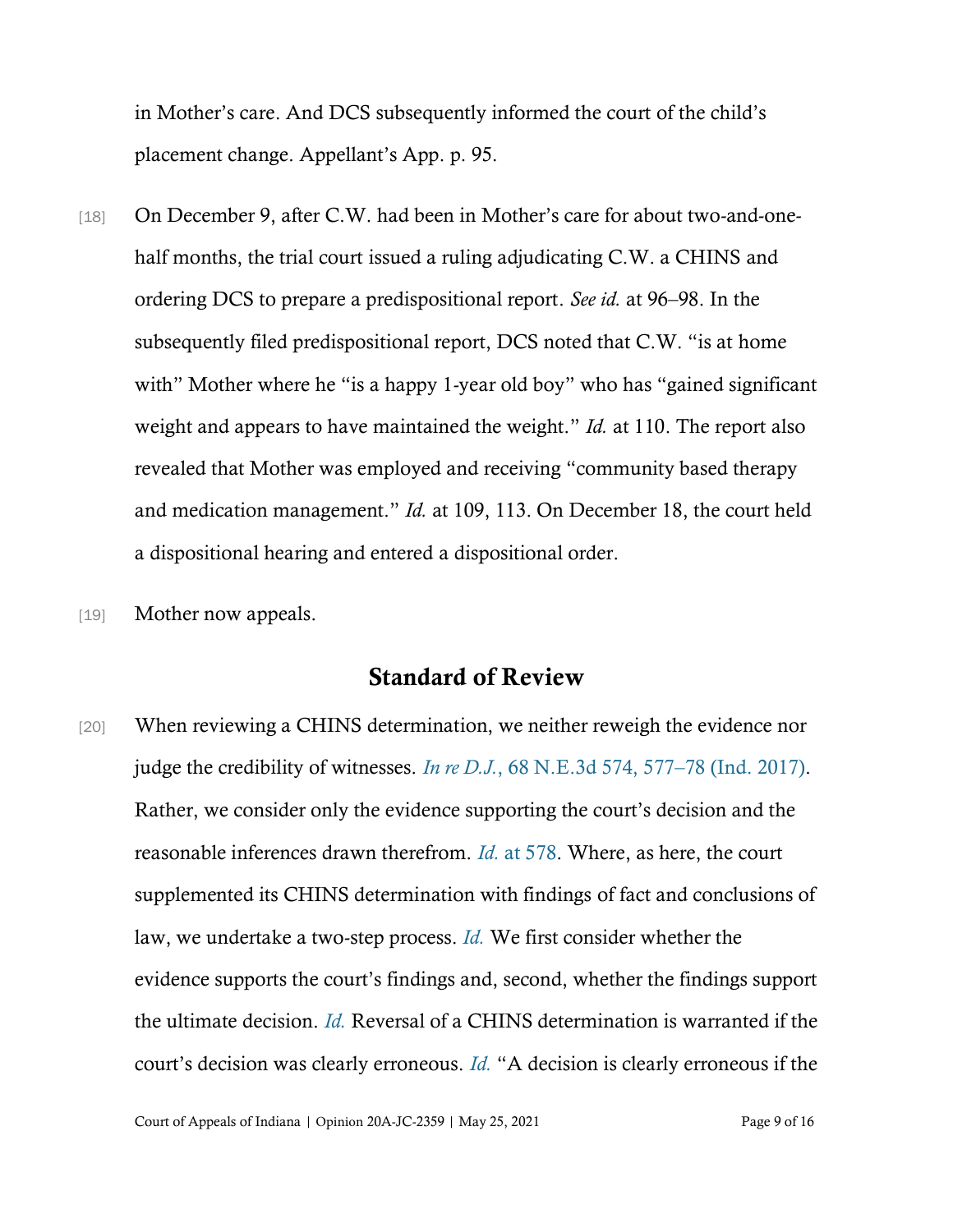record facts do not support the findings or if it applies the wrong legal standard to properly found facts." *[Id.](https://www.westlaw.com/Document/Ie599e370edb511e69a9296e6a6f4a986/View/FullText.html?transitionType=Default&contextData=(sc.Default)&VR=3.0&RS=da3.0)* (cleaned up).

#### Discussion and Decision

- [21] The focus of a CHINS determination is on the status of the child, not on an act or omission of the parent. *See, e.g.*, *In re N.E.*[, 919 N.E.2d 102, 105](https://www.westlaw.com/Document/Ic5322a9afbc211deb08de1b7506ad85b/View/FullText.html?transitionType=Default&contextData=(sc.Default)&VR=3.0&RS=da3.0&fragmentIdentifier=co_pp_sp_578_105)–[06 \(Ind.](https://www.westlaw.com/Document/Ic5322a9afbc211deb08de1b7506ad85b/View/FullText.html?transitionType=Default&contextData=(sc.Default)&VR=3.0&RS=da3.0&fragmentIdentifier=co_pp_sp_578_105) [2010\);](https://www.westlaw.com/Document/Ic5322a9afbc211deb08de1b7506ad85b/View/FullText.html?transitionType=Default&contextData=(sc.Default)&VR=3.0&RS=da3.0&fragmentIdentifier=co_pp_sp_578_105) *[In re S.C.](https://www.westlaw.com/Document/I925dd360546611e8a6608077647c238b/View/FullText.html?transitionType=Default&contextData=(sc.Default)&VR=3.0&RS=da3.0&fragmentIdentifier=co_pp_sp_7902_585)*[, 96 N.E.3d 579, 585 \(Ind. Ct. App. 2017\).](https://www.westlaw.com/Document/I925dd360546611e8a6608077647c238b/View/FullText.html?transitionType=Default&contextData=(sc.Default)&VR=3.0&RS=da3.0&fragmentIdentifier=co_pp_sp_7902_585) A child therefore cannot be a CHINS "based solely on conditions that no longer exist." *[In re R.S.](https://www.westlaw.com/Document/I520da91fb1da11e2a555d241dae65084/View/FullText.html?transitionType=Default&contextData=(sc.Default)&VR=3.0&RS=da3.0&fragmentIdentifier=co_pp_sp_578_159)*[,](https://www.westlaw.com/Document/I520da91fb1da11e2a555d241dae65084/View/FullText.html?transitionType=Default&contextData=(sc.Default)&VR=3.0&RS=da3.0&fragmentIdentifier=co_pp_sp_578_159) [987 N.E.2d 155, 159 \(Ind. Ct. App. 2013\).](https://www.westlaw.com/Document/I520da91fb1da11e2a555d241dae65084/View/FullText.html?transitionType=Default&contextData=(sc.Default)&VR=3.0&RS=da3.0&fragmentIdentifier=co_pp_sp_578_159) So, before entering a CHINS adjudication, our trial courts should consider the child's status at the time the case is heard and the finding is made. *Se[e D.J.](https://www.westlaw.com/Document/Ie599e370edb511e69a9296e6a6f4a986/View/FullText.html?transitionType=Default&contextData=(sc.Default)&VR=3.0&RS=da3.0&fragmentIdentifier=co_pp_sp_7902_576%2c+580)*[, 68 N.E.3d 574 at 576, 580;](https://www.westlaw.com/Document/Ie599e370edb511e69a9296e6a6f4a986/View/FullText.html?transitionType=Default&contextData=(sc.Default)&VR=3.0&RS=da3.0&fragmentIdentifier=co_pp_sp_7902_576%2c+580) *[In re](https://www.westlaw.com/Document/Icecf284054b411e98ad7980ccbaa346a/View/FullText.html?transitionType=Default&contextData=(sc.Default)&VR=3.0&RS=da3.0&fragmentIdentifier=co_pp_sp_7902_603) [A.R.](https://www.westlaw.com/Document/Icecf284054b411e98ad7980ccbaa346a/View/FullText.html?transitionType=Default&contextData=(sc.Default)&VR=3.0&RS=da3.0&fragmentIdentifier=co_pp_sp_7902_603)*[, 121 N.E.3d 598, 603 \(Ind. Ct. App. 2019\).](https://www.westlaw.com/Document/Icecf284054b411e98ad7980ccbaa346a/View/FullText.html?transitionType=Default&contextData=(sc.Default)&VR=3.0&RS=da3.0&fragmentIdentifier=co_pp_sp_7902_603) Doing so avoids punishing a parent for a lapse in judgment or a past mistake when that parent has already taken corrective action. *[D.J.](https://www.westlaw.com/Document/Ie599e370edb511e69a9296e6a6f4a986/View/FullText.html?transitionType=Default&contextData=(sc.Default)&VR=3.0&RS=da3.0&fragmentIdentifier=co_pp_sp_7902_581)*[, 68 N.E.3d at 581.](https://www.westlaw.com/Document/Ie599e370edb511e69a9296e6a6f4a986/View/FullText.html?transitionType=Default&contextData=(sc.Default)&VR=3.0&RS=da3.0&fragmentIdentifier=co_pp_sp_7902_581) These considerations are vital in this context, as "a CHINS adjudication may have long-lasting collateral consequences for the family." *[In re S.D.](https://www.westlaw.com/Document/I2cdd6db594b411e38914df21cb42a557/View/FullText.html?transitionType=Default&contextData=(sc.Default)&VR=3.0&RS=da3.0&fragmentIdentifier=co_pp_sp_7902_1285)*[, 2 N.E.3d 1283, 1285 \(Ind. 2014\).](https://www.westlaw.com/Document/I2cdd6db594b411e38914df21cb42a557/View/FullText.html?transitionType=Default&contextData=(sc.Default)&VR=3.0&RS=da3.0&fragmentIdentifier=co_pp_sp_7902_1285)
- [22] Mother asserts that, at the time of the fact-finding hearing and the ultimate disposition, C.W. was not a CHINS under "the elements set forth in the black letter of the relevant statute." Reply Br. at 4. That relevant statute here is [Indiana Code section 31-34-1-1,](https://www.westlaw.com/Document/NB33DAE60909D11E984C6B72F156B0EC8/View/FullText.html?transitionType=Default&contextData=(sc.Default)&VR=3.0&RS=da3.0) which requires DCS to prove the following elements by a preponderance of the evidence:
	- (1) The child's physical or mental condition is seriously impaired or seriously endangered as a result of the inability, refusal, or neglect of the child's parent, guardian,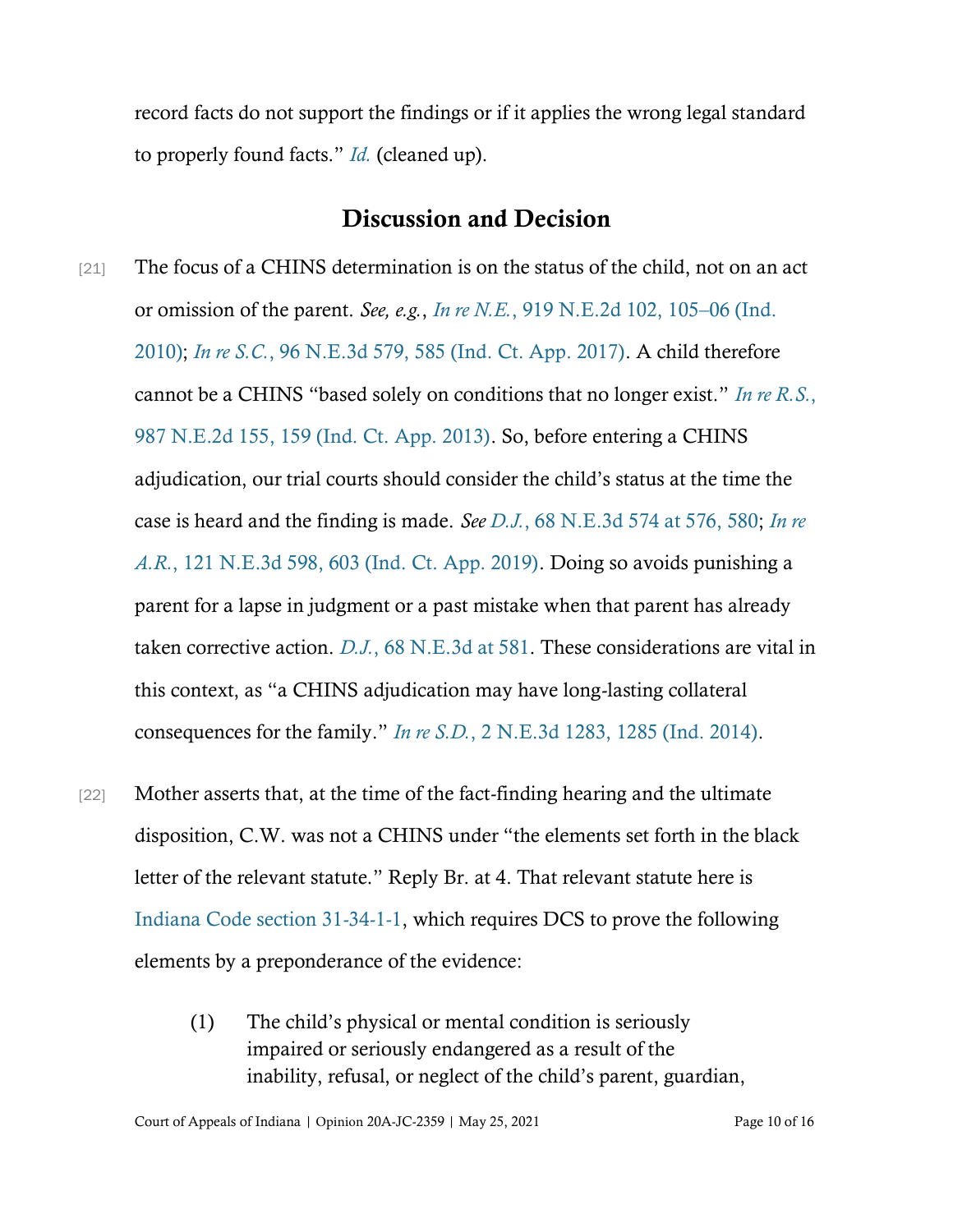or custodian to supply the child with necessary food, clothing, shelter, medical care, education, or supervision . . . . and

- (2) The child needs care, treatment, or rehabilitation that:
	- (A) the child is not receiving; and
	- (B) is unlikely to be provided or accepted without the coercive intervention of the court.

[I.C. § 31](https://www.westlaw.com/Document/NB33DAE60909D11E984C6B72F156B0EC8/View/FullText.html?transitionType=Default&contextData=(sc.Default)&VR=3.0&RS=cblt1.0)-34-1-1. The latter element "guards against unwarranted State interference in family life, reserving that intrusion for families 'where parents lack the ability to provide for their children,' not merely where they 'encounter difficulty in meeting a child's needs.'" *[D.J.](https://www.westlaw.com/Document/Ie599e370edb511e69a9296e6a6f4a986/View/FullText.html?transitionType=Default&contextData=(sc.Default)&VR=3.0&RS=da3.0&fragmentIdentifier=co_pp_sp_7902_580)*[, 68 N.E.3d at 580](https://www.westlaw.com/Document/Ie599e370edb511e69a9296e6a6f4a986/View/FullText.html?transitionType=Default&contextData=(sc.Default)&VR=3.0&RS=da3.0&fragmentIdentifier=co_pp_sp_7902_580) (quoting *[S.D.](https://www.westlaw.com/Document/I2cdd6db594b411e38914df21cb42a557/View/FullText.html?transitionType=Default&contextData=(sc.Default)&VR=3.0&RS=da3.0&fragmentIdentifier=co_pp_sp_7902_1287)*[, 2](https://www.westlaw.com/Document/I2cdd6db594b411e38914df21cb42a557/View/FullText.html?transitionType=Default&contextData=(sc.Default)&VR=3.0&RS=da3.0&fragmentIdentifier=co_pp_sp_7902_1287)  [N.E.3d at 1287\)](https://www.westlaw.com/Document/I2cdd6db594b411e38914df21cb42a557/View/FullText.html?transitionType=Default&contextData=(sc.Default)&VR=3.0&RS=da3.0&fragmentIdentifier=co_pp_sp_7902_1287).

[23] Mother concedes that "C.W.'s condition *was* at risk during the time following his birth" and that DCS's emergency removal and implementation of services "may have been warranted" at the time. Appellant's Br. at 9, 13. Her position on appeal, however, is that at the time of the fact-finding hearing and the CHINS determination, "there was no evidence that C.W. needed any particular 'care, treatment or rehabilitation,' much less evidence that his Mother would not provide same absent 'coercive intervention' from the court." *Id.* at 15. She therefore asserts that the court's contrary conclusions are clearly erroneous. On the unique facts of this case, we agree.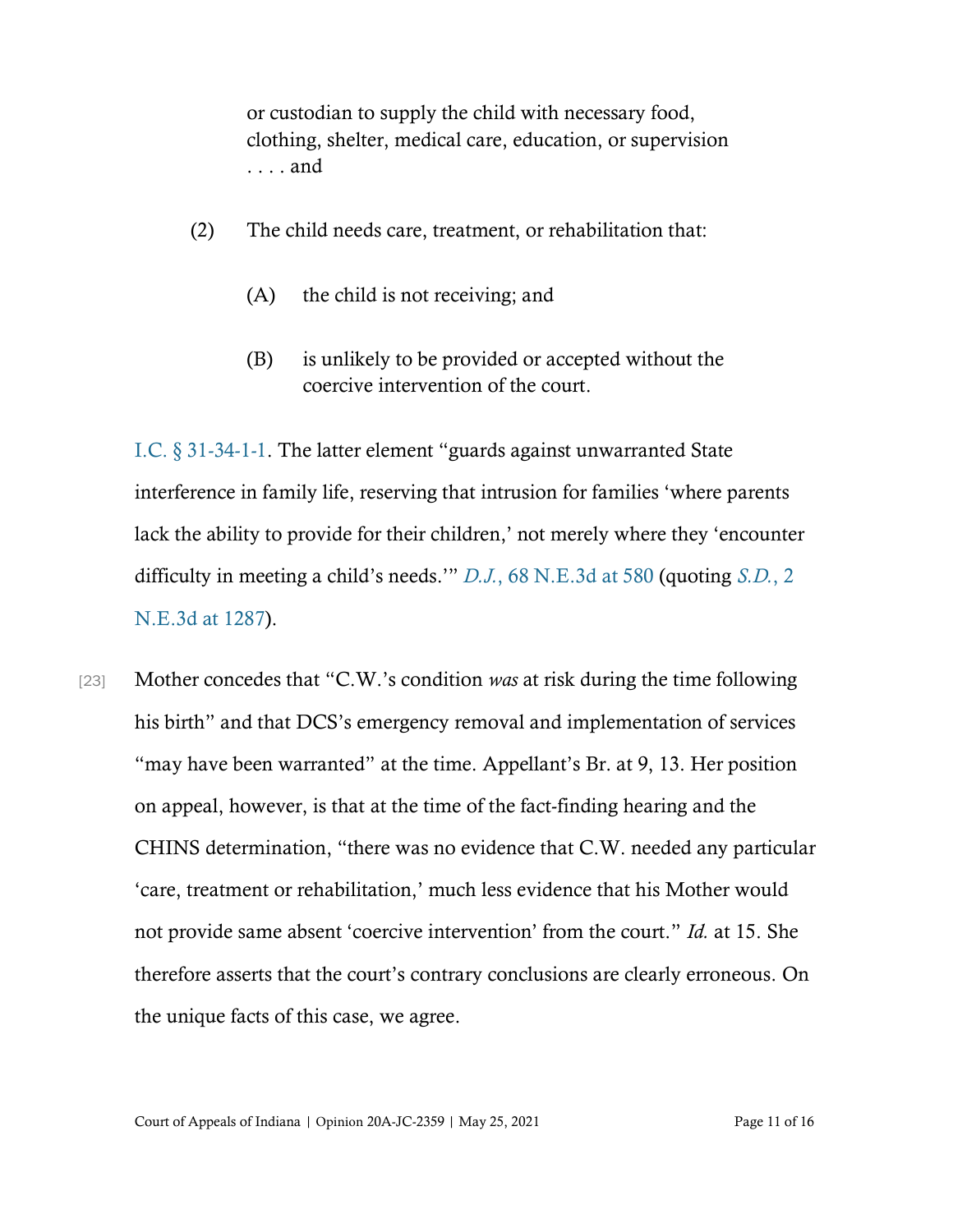[24] In adjudicating C.W. a CHINS, the trial court concluded that coercive intervention was necessary to ensure that Mother receive (1) parenting education, and (2) consistent mental health treatment. As shown below, the court's factual findings amply support a conclusion that coercive intervention was necessary early in the process. But those findings do not establish that such intervention was still necessary at the time of the fact-finding hearing and CHINS determination.

## *1. The court erred in concluding that C.W. is a CHINS based on Mother's parenting education.*

- [25] In support of its conclusion that, without court intervention, Mother is unlikely to receive the parenting education necessary to enable her to provide appropriate care for C.W., the trial court found that Mother "did not ma[k]e progress" during sessions with Aleksandra, and that Mother believed she did not need "parenting education and it is irrelevant." Appellant's App. p. 97. These findings are flawed in two respects and do not support the court's CHINS determination.
- [26] We acknowledge that Aleksandra testified she and Mother "didn't complete" what [they] were supposed to complete in" their eight sessions together. Tr. p. 97. The court's order, however, ignores uncontroverted evidence of Mother's parenting-education sessions with her first facilitator, Susan, which were productive and addressed the original reason for DCS's involvement. During several biweekly sessions with Susan, Mother learned how to appropriately feed and care for C.W. And Mother explicitly acknowledged that learning this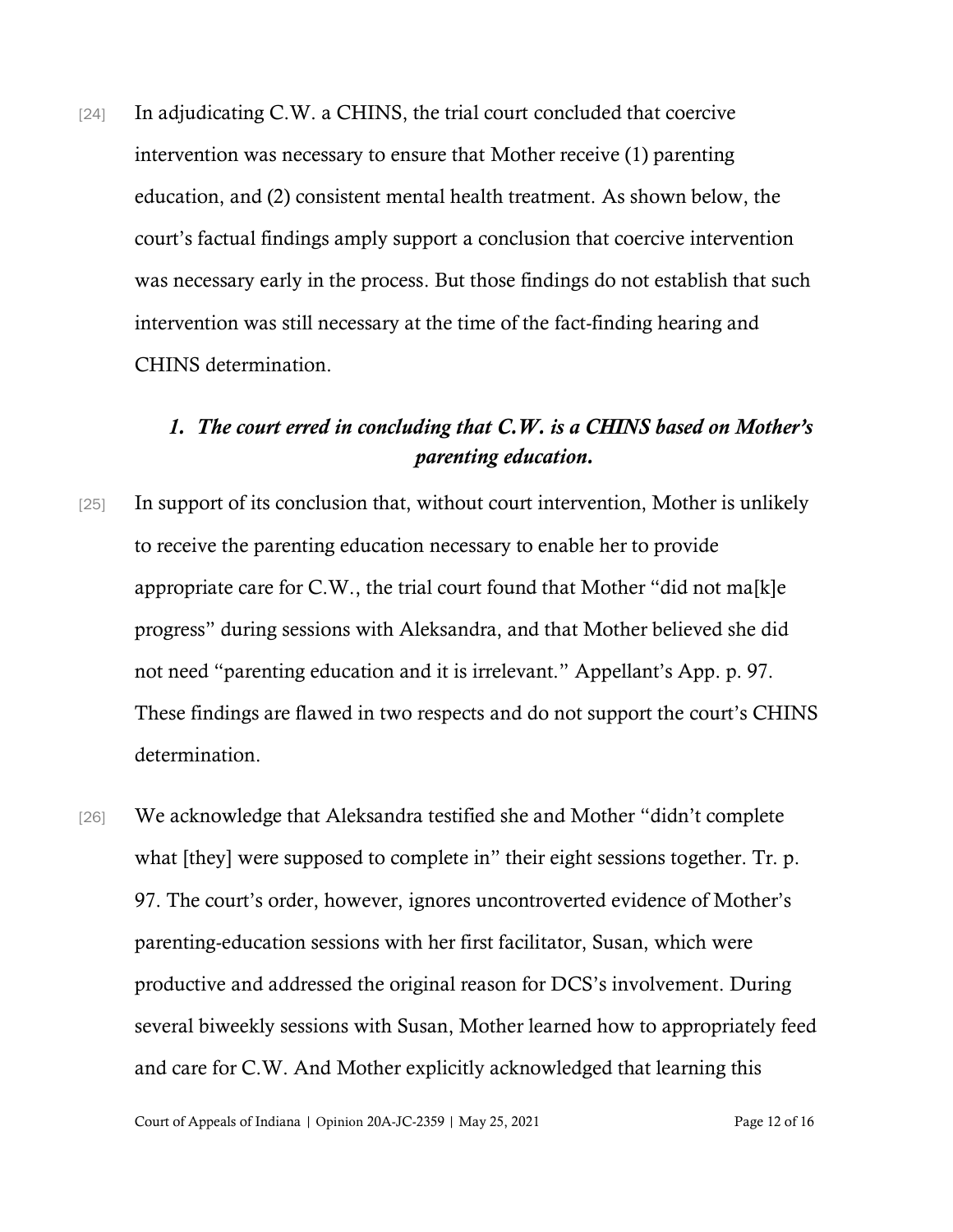information was "helpful for a new mom." Tr. p. 17. This uncontroverted evidence reveals that Mother made progress with Susan in addressing the reason for C.W.'s removal and that Mother benefitted from the relevant parenting education. And these observations lead to a second flaw in the court's findings.

[27] The court's findings do not support a conclusion that, at the time of the factfinding hearing and the CHINS determination, C.W. needed care, treatment, or rehabilitation that he was not receiving or that Mother was unlikely to provide absent coercive court intervention. <sup>6</sup> The CHINS petition was based in relevant part on the allegation that Mother failed to provide C.W. "with adequate nutrition" due to the child "not being fed appropriately." Appellant's App. p. 22. And, at the time the petition was filed, DCS's concern was well founded. But Mother resolved that concern over the ensuing months: she learned how to appropriately feed C.W. and provide the child with adequate nutrition. Indeed, the predispositional report reveals that since living with Mother for over twoand-one-half months, C.W. had "gained significant weight and appears to have maintained the weight." *Id.* at 110.<sup>7</sup> *Cf. [D.J.](https://www.westlaw.com/Document/Ie599e370edb511e69a9296e6a6f4a986/View/FullText.html?transitionType=Default&contextData=(sc.Default)&VR=3.0&RS=da3.0&fragmentIdentifier=co_pp_sp_7902_576)*[, 68 N.E.3d at 576](https://www.westlaw.com/Document/Ie599e370edb511e69a9296e6a6f4a986/View/FullText.html?transitionType=Default&contextData=(sc.Default)&VR=3.0&RS=da3.0&fragmentIdentifier=co_pp_sp_7902_576) (recognizing that

<sup>6</sup> To the extent the CHINS determination is based on concerns with Father, the record establishes that C.W. has been living with only Mother for several months and that Mother and Father have not lived together since summer 2020. Tr. pp. 7, 31, 124, 140.

 $7$  We also take judicial notice of a February 5, 2021 order providing that C.W. "is thriving in Mother's care" and "DCS does not have safety concerns." *See* [Ind. Evid. R. 201.](https://www.westlaw.com/Document/N4B2F4400AC5511DE97CFC30D94C59A9E/View/FullText.html?transitionType=Default&contextData=(sc.Default)&VR=3.0&RS=da3.0)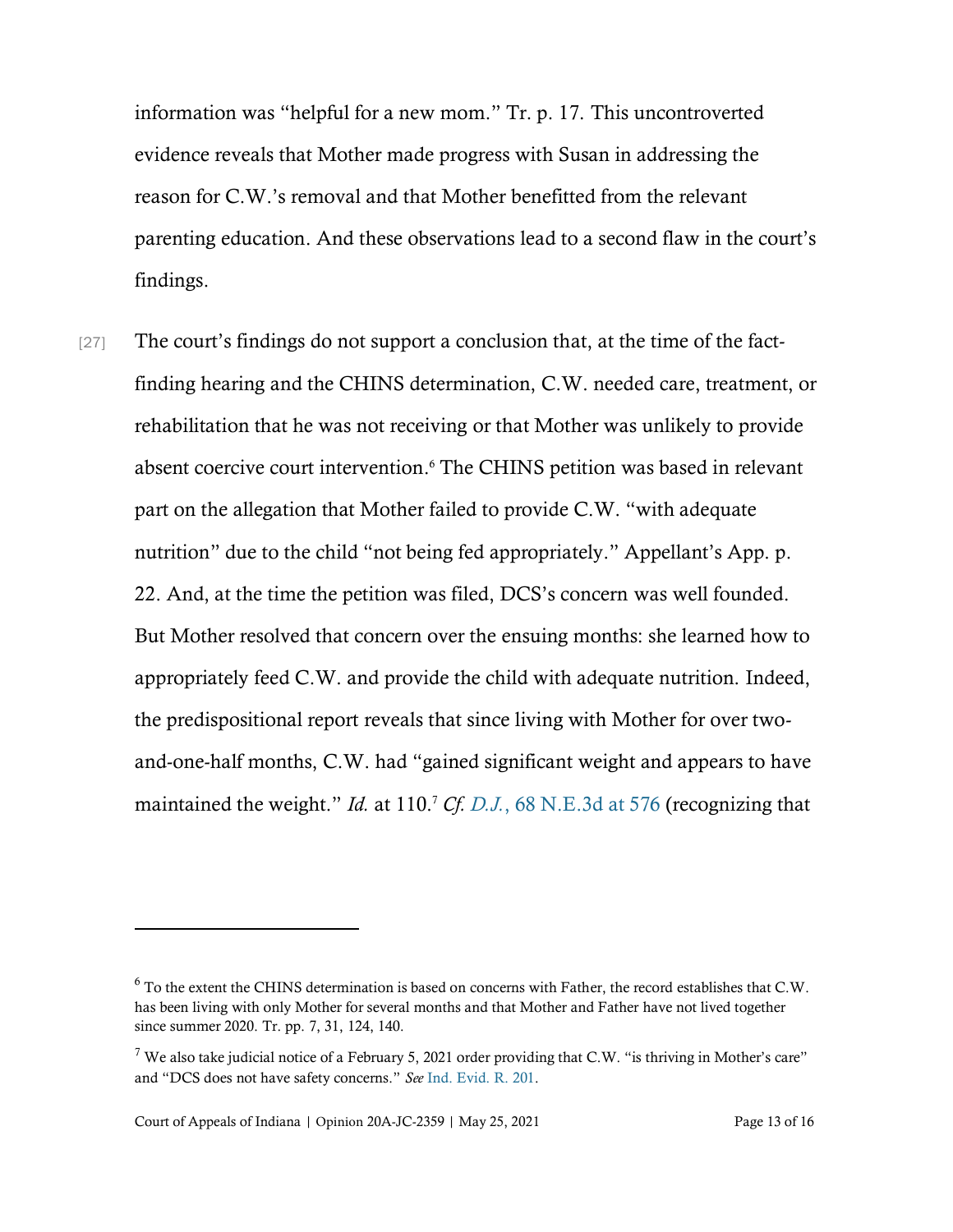the record failed to support the court's finding that coercive intervention was needed "at the time of the dispositional hearing").

- [28] As for the court's conclusion that Mother needs unspecified "parenting education in order to provide [C.W.] with appropriate care and supervision," Appellant's App. pp. 97–98, we make two observations. First, Mother received and benefited from parenting-education sessions covering nutrition and feeding—the reason for C.W.'s removal from her care. The need for other generalized education is purely speculative. *See In re K.D.*[, 962 N.E.2d 1249,](https://www.westlaw.com/Document/Ie487fde76e4211e1ac60ad556f635d49/View/FullText.html?transitionType=Default&contextData=(sc.Default)&VR=3.0&RS=da3.0&fragmentIdentifier=co_pp_sp_578_1256) [1256 \(Ind. 2012\)](https://www.westlaw.com/Document/Ie487fde76e4211e1ac60ad556f635d49/View/FullText.html?transitionType=Default&contextData=(sc.Default)&VR=3.0&RS=da3.0&fragmentIdentifier=co_pp_sp_578_1256) ("Speculation is not enough for a CHINS finding."); *see also [In](https://www.westlaw.com/Document/I1f2cc740654111eb887f92cebae89bda/View/FullText.html?transitionType=Default&contextData=(sc.Default)&VR=3.0&RS=da3.0&fragmentIdentifier=co_pp_sp_7902_592) [re M.P.](https://www.westlaw.com/Document/I1f2cc740654111eb887f92cebae89bda/View/FullText.html?transitionType=Default&contextData=(sc.Default)&VR=3.0&RS=da3.0&fragmentIdentifier=co_pp_sp_7902_592)*[, 162 N.E.3d 585, 592 \(Ind. Ct. App. 2021\).](https://www.westlaw.com/Document/I1f2cc740654111eb887f92cebae89bda/View/FullText.html?transitionType=Default&contextData=(sc.Default)&VR=3.0&RS=da3.0&fragmentIdentifier=co_pp_sp_7902_592) Second, Mother is a young, first-time parent. And "[i]f it were sufficient for the purposes of CHINS adjudications that a parent has no prior parenting experience or training, then all new parents would necessarily be subject to DCS intervention." *[In re S.A.](https://www.westlaw.com/Document/Ie263e5df25c511e4a795ac035416da91/View/FullText.html?transitionType=Default&contextData=(sc.Default)&VR=3.0&RS=da3.0&fragmentIdentifier=co_pp_sp_7902_612)*[, 15](https://www.westlaw.com/Document/Ie263e5df25c511e4a795ac035416da91/View/FullText.html?transitionType=Default&contextData=(sc.Default)&VR=3.0&RS=da3.0&fragmentIdentifier=co_pp_sp_7902_612) [N.E.3d 602, 612 \(Ind. Ct. App. 2014\),](https://www.westlaw.com/Document/Ie263e5df25c511e4a795ac035416da91/View/FullText.html?transitionType=Default&contextData=(sc.Default)&VR=3.0&RS=da3.0&fragmentIdentifier=co_pp_sp_7902_612) *aff'd on reh'g*, [27 N.E.3d 287 \(Ind. Ct.](https://www.westlaw.com/Document/Ica6f1b0bb3c711e4b86bd602cb8781fa/View/FullText.html?transitionType=Default&contextData=(sc.Default)&VR=3.0&RS=da3.0) [App. 2015\),](https://www.westlaw.com/Document/Ica6f1b0bb3c711e4b86bd602cb8781fa/View/FullText.html?transitionType=Default&contextData=(sc.Default)&VR=3.0&RS=da3.0) *trans. denied*.; *see In re E.K.*[, 83 N.E.3d 1256, 1261 \(Ind. Ct. App.](https://www.westlaw.com/Document/I1975d160a58311e792fdd763512bbe26/View/FullText.html?transitionType=Default&contextData=(sc.Default)&VR=3.0&RS=da3.0&fragmentIdentifier=co_pp_sp_7902_1261) [2017\)](https://www.westlaw.com/Document/I1975d160a58311e792fdd763512bbe26/View/FullText.html?transitionType=Default&contextData=(sc.Default)&VR=3.0&RS=da3.0&fragmentIdentifier=co_pp_sp_7902_1261) (observing that a CHINS finding cannot be based solely on the fact that a parent "suffers from shortcomings"), *trans. denied*.
- $[29]$  In short, the record reveals that Mother loves C.W. and is providing him with a safe and stable home environment. So, while Mother's young age and parenting inexperience may be a cause for concern in the eyes of DCS and the court, "a cause for concern is not the touchstone of a CHINS determination." *[In re L.N.](https://www.westlaw.com/Document/I717b21e01e7611e9a573b12ad1dad226/View/FullText.html?transitionType=Default&contextData=(sc.Default)&VR=3.0&RS=da3.0&fragmentIdentifier=co_pp_sp_7902_49)*[,](https://www.westlaw.com/Document/I717b21e01e7611e9a573b12ad1dad226/View/FullText.html?transitionType=Default&contextData=(sc.Default)&VR=3.0&RS=da3.0&fragmentIdentifier=co_pp_sp_7902_49) [118 N.E.3d 43, 49 \(Ind. Ct. App. 2019\).](https://www.westlaw.com/Document/I717b21e01e7611e9a573b12ad1dad226/View/FullText.html?transitionType=Default&contextData=(sc.Default)&VR=3.0&RS=da3.0&fragmentIdentifier=co_pp_sp_7902_49) We turn now to the court's findings on Mother's mental health issues.

Court of Appeals of Indiana | Opinion 20A-JC-2359 | May 25, 2021 Page 14 of 16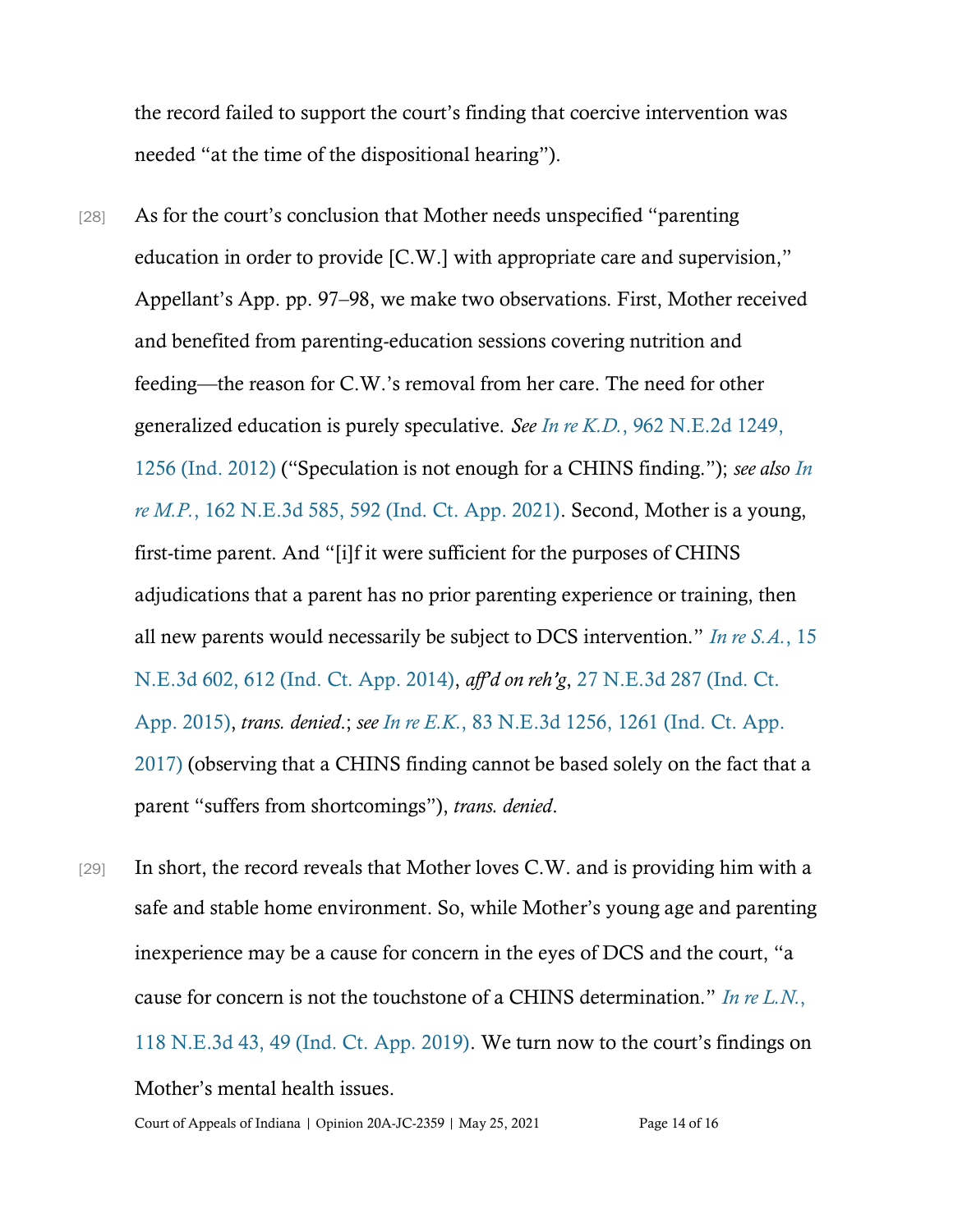### *2. The court erred in concluding that C.W. is a CHINS based on Mother's mental health issues.*

- [30] In support of its conclusion that C.W. was in need of services because of Mother's mental health issues, the trial court expressed "significant concern that [Mother] will not continue to comply with mental health treatment and she will not sustain good mental health." Appellant's App. p. 97. Although, it was certainly within the court's discretion to discredit Mother's testimony about her treatment, we find no basis in the record to support the court's conclusion that—at the time of the fact-finding hearing and the CHINS determination— C.W. was in need of services based on Mother's mental health.
- [31] The uncontroverted evidence reveals that Mother independently sought mental health treatment in February 2020. Since then she has consistently received treatment and taken prescribed medication. The predispositional report explicitly indicates that Mother had been receiving "community based therapy and medication management." Appellant's App. p. 107. Thus, while we do not question the sincerity of the court's concern, it does not support a conclusion that coercive intervention is needed to ensure Mother maintains treatment she sought out independently and had been receiving for nearly a year before the CHINS adjudication.
- [32] In sum, C.W. was in need of services when DCS filed its petition. But by the time of the fact-finding hearing and the CHINS determination, the reasons for DCS's involvement had been rectified: Mother had learned how to appropriately feed C.W., who was thriving in her care; she was receiving

Court of Appeals of Indiana | Opinion 20A-JC-2359 | May 25, 2021 Page 15 of 16